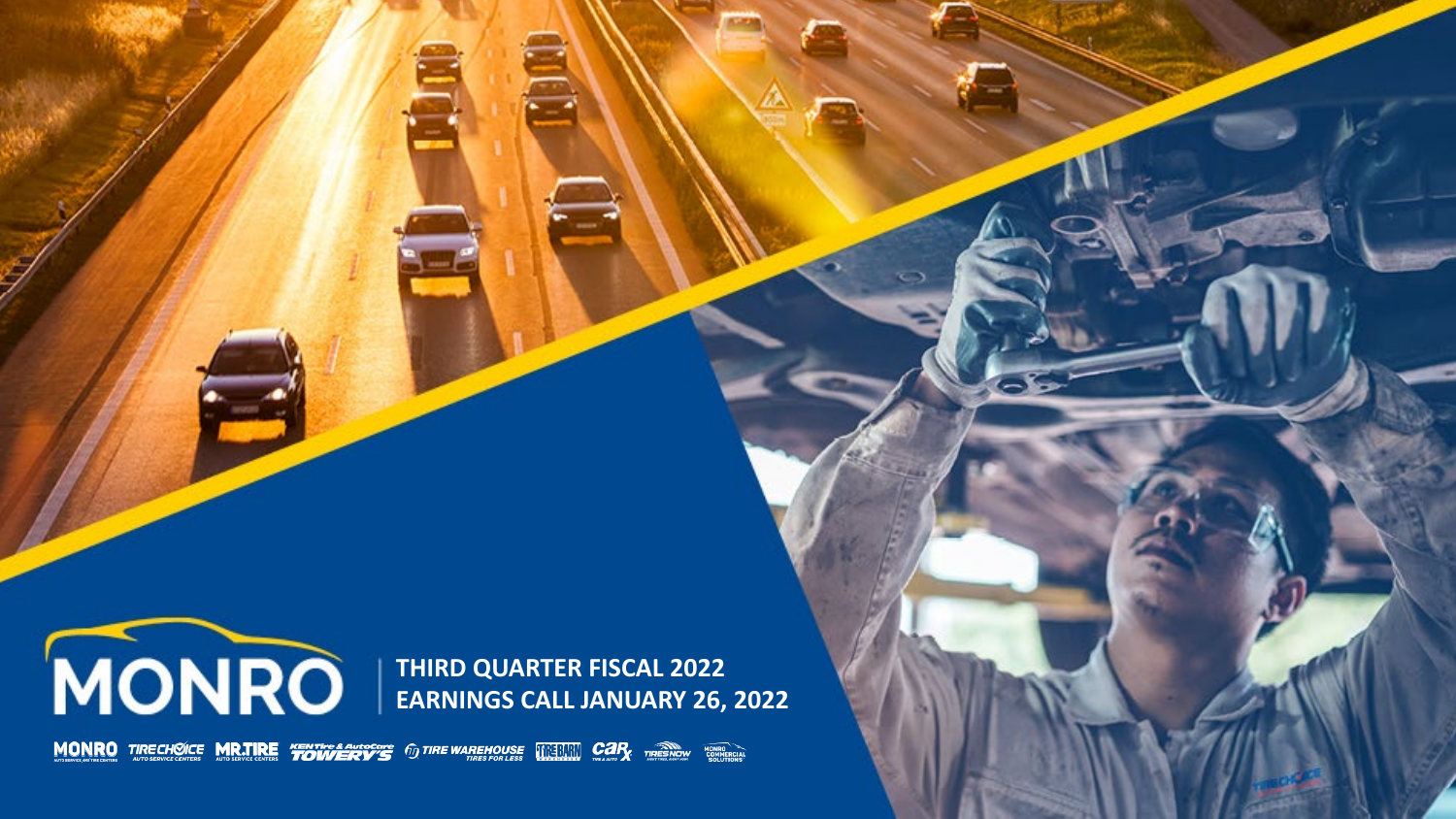

Certain statements in this presentation, other than statements of historical fact, including estimates, projections, statements related to our business plans and operating results are forward-looking statements within the meaning of the Private Securities Litigation Reform Act of 1995. Monro has identified some of these forward-looking statements with words such as "anticipates," "believes," "expects," "estimates," "is likely," "predicts," "projects," "forecasts," "may," "will," "should," and "intends" and the negative of these words or other comparable terminology. These forward-looking statements are based on Monro's current expectations, estimates, projections and assumptions as of the date such statements are made, and are<br>subject to risks and uncertainties that may cause results to differ materially from those expressed o looking statements, to include the significant uncertainty relating to the duration and scope of the COVID-19 pandemic and its impact on our customers, executive officers and employees. Additional information regarding these risks and uncertainties are described in the Company's filings with the Securities and Exchange Commission, including in the "Risk Factors" and "Management's Discussion and Analysis of Financial Condition and Results of Operations" sections of our most recently filed periodic reports on Forms 10-K and Form 10-Q, which are available on Monro's website at [https://corporate.monro.com/investors/financial-information/.](https://corporate.monro.com/investors/financial-information/) Monro assumes no obligation to update or revise these forward-looking statements for any reason, even if new information becomes available in the future.

In addition to including references to diluted earnings per share ("EPS"), which is a generally accepted accounting principles ("GAAP") measure, this presentation includes references to adjusted diluted earnings per share, which is a non-<br>GAAP financial measure. Monro has included a reconciliation from adjusted diluted EPS to its most d GAAP measure, diluted EPS in Slide 8. Management views this non-GAAP financial measure as a way to better assess comparability between periods because management believes the non-GAAP financial measure shows the Company's core business operations while excluding certain non-recurring items and items related to store closings as well as our Monro.Forward or acquisition initiatives.

This non-GAAP financial measure is not intended to represent, and should not be considered more meaningful than, or as an alternative to, its most directly comparable GAAP measure. This non-GAAP financial measure may be different from similarly titled non-GAAP financial measures used by other companies.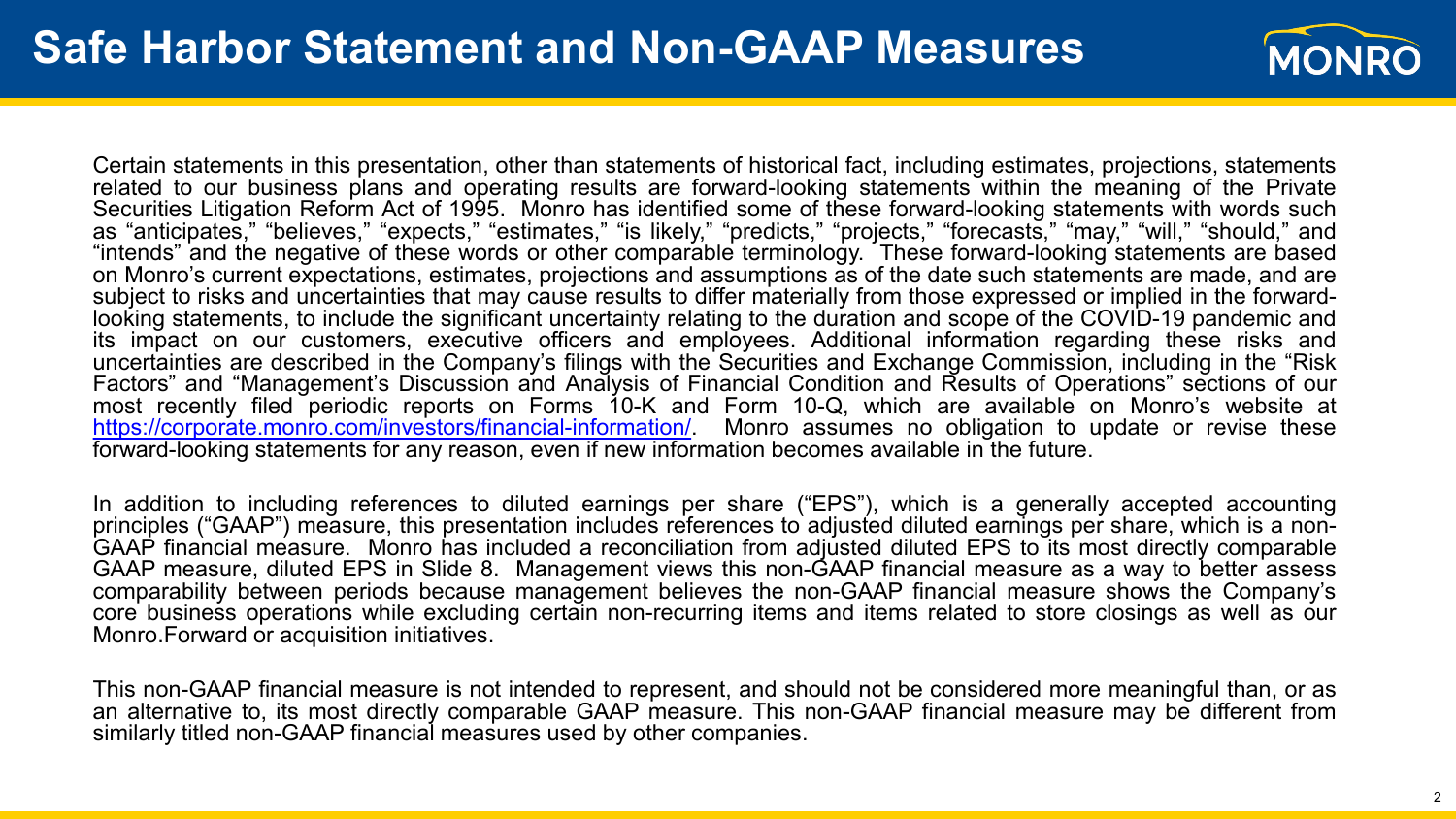

| <b>Financial</b><br><b>Performance</b>     | Sales of \$341.8M increased 20.1%; comp store sales increased 13.8%<br>$\mathcal{L}_{\mathcal{A}}$<br>Third consecutive quarter of double-digit comp store sales growth; topline exceeded pre-pandemic<br>$\mathcal{L}_{\mathcal{A}}$<br><b>levels</b><br>Gross margin increased 150 basis points to 35.3% driven by continued strength in service categories<br>$\mathcal{L}_{\mathcal{A}}$<br>Adjusted Diluted EPS of \$.49, an increase of 123% |
|--------------------------------------------|----------------------------------------------------------------------------------------------------------------------------------------------------------------------------------------------------------------------------------------------------------------------------------------------------------------------------------------------------------------------------------------------------------------------------------------------------|
| <b>Balance Sheet /</b><br><b>Cash Flow</b> | Strong operating cash flow of $\sim$ \$127M for the first nine months of fiscal 2022<br>Cash of $\sim$ \$9.5M and availability on credit facility of $\sim$ \$375M; net bank debt-to-EBITDA of 1.0x<br>$\mathcal{L}_{\mathcal{A}}$<br>Third quarter fiscal 2022 dividend of \$.26 per share; an increase of 18% versus prior year period<br>$\mathcal{L}_{\mathcal{A}}$                                                                            |
| <b>Strategy</b><br><b>Update</b>           | Continued progress on Monro. Forward initiatives, including focus on the "Big Five"<br>$\mathcal{L}_{\mathcal{A}}$<br>Hired >200 net new technicians in the quarter to meet growing demand<br>$\overline{\phantom{a}}$<br>Completed previously announced acquisitions of 17 stores including six stores in Southern California<br>$\mathcal{L}_{\mathcal{A}}$<br>and 11 in lowa                                                                    |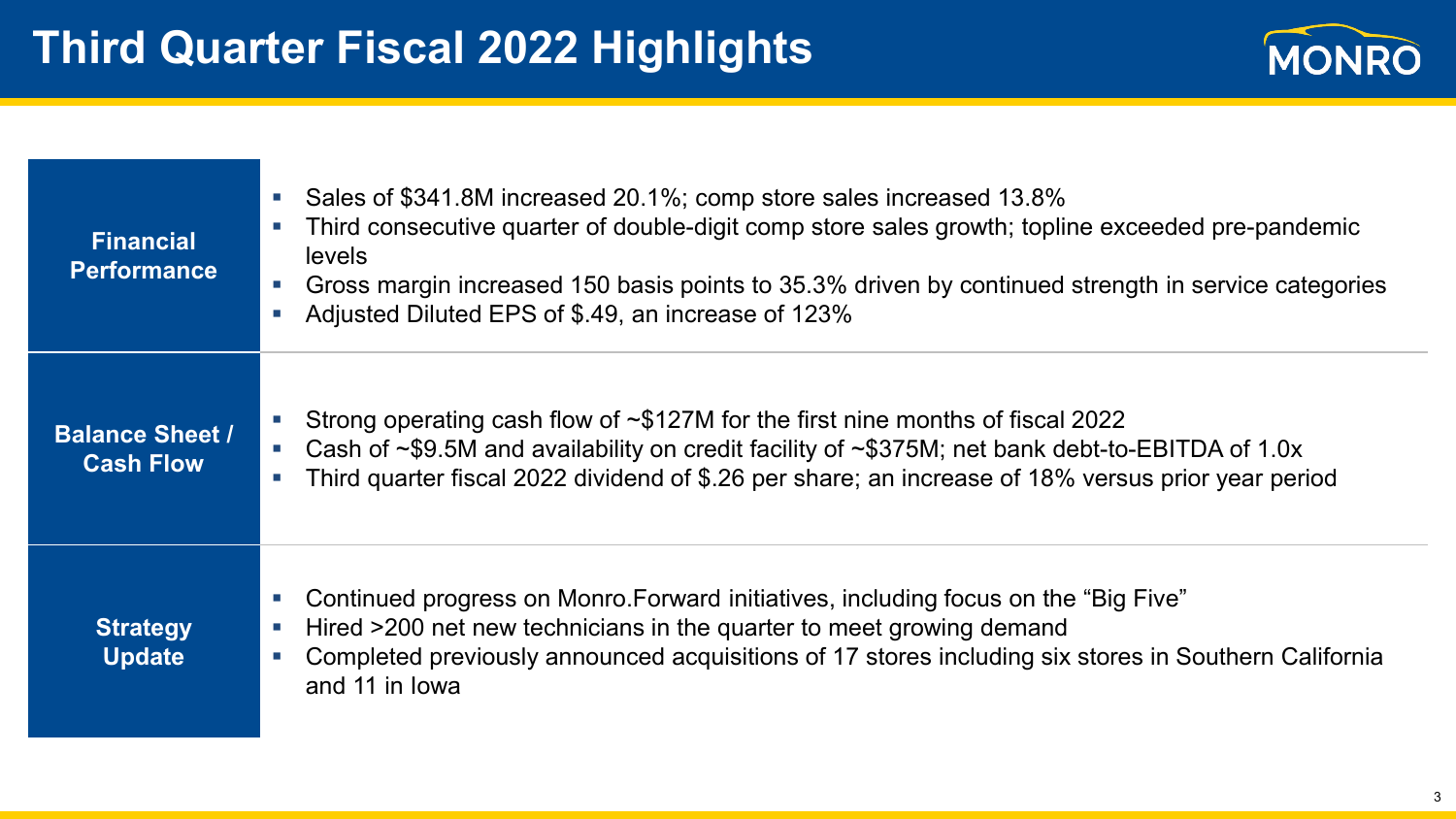# **Third Quarter Fiscal 2022 Highlights**



#### **Delivered Third Consecutive Quarter of Double-Digit Comparable Sales Growth; Topline Exceeded Pre-Pandemic Levels**



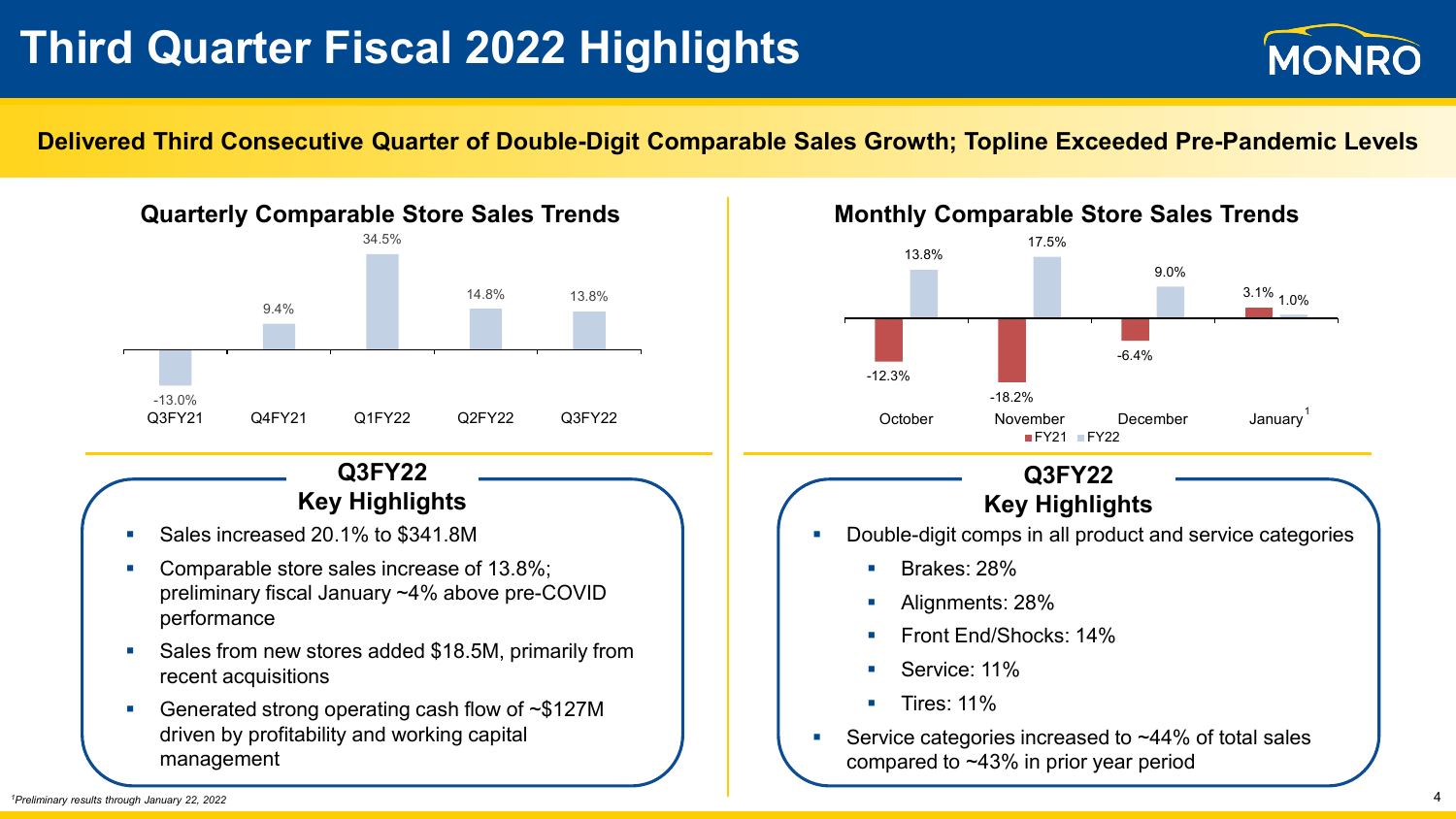# **Strategic Priorities**



### **Take Advantage of Growing Retail Demand to Sustain Long Term Growth**

- Improve in-store operational execution with a focus on the "Big Five" Staffing, Scheduling, Training, Attachment Selling and Outside Purchase Management
	- Execute store reimage program with current focus on recent West Coast acquisitions
	- Continue to be the acquirer of choice for successful businesses with our scalable platform
	- Further integrate Corporate Responsibility efforts into our strategy and operations



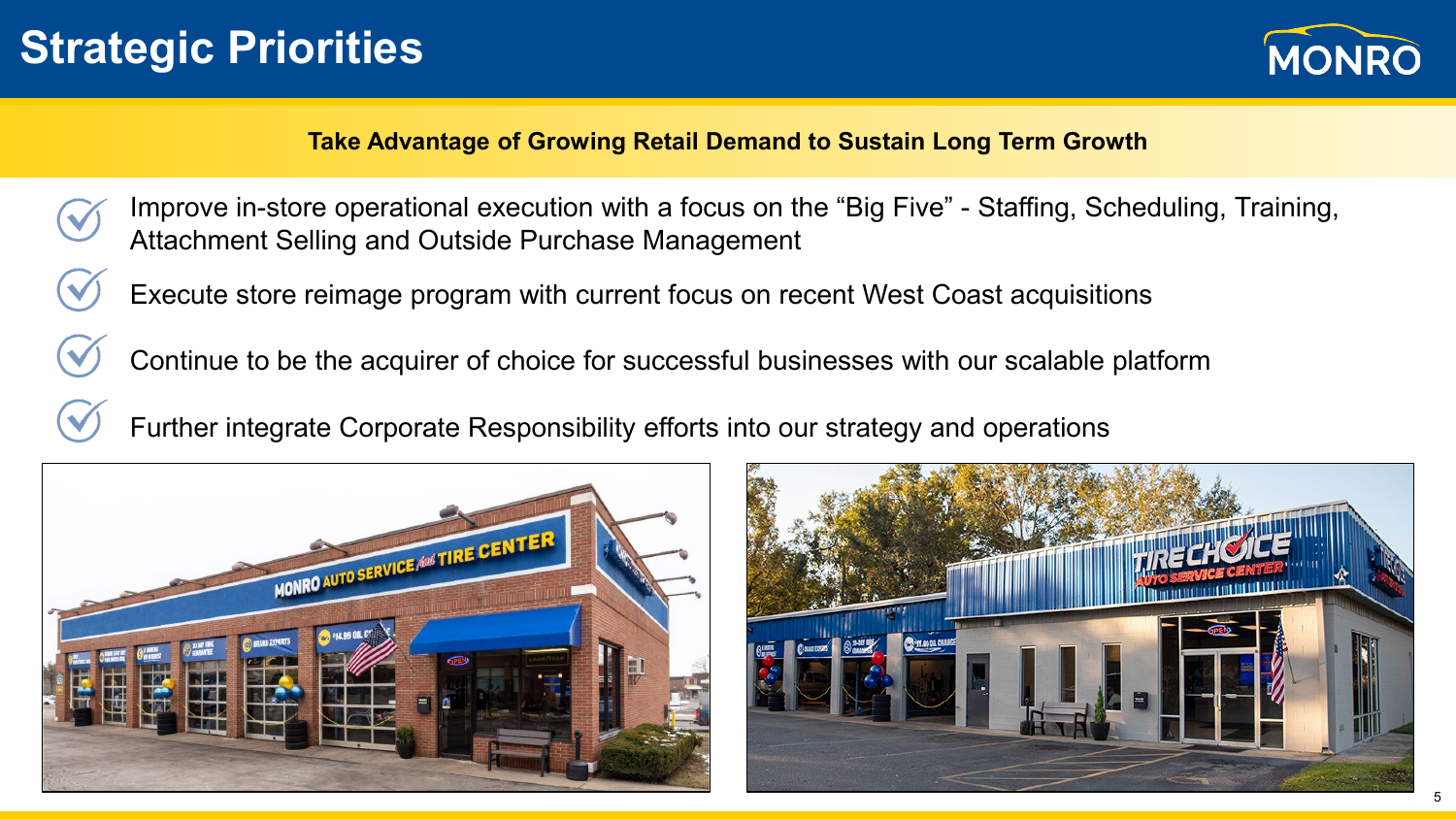# **A Scalable Platform: Recent Acquisitions**



**Executing Disciplined M&A Strategy to Capitalize on Significant Opportunities for Consolidation in the Aftermarket**

### **Acquisitions**

 Completed the previously announced acquisitions of 17 stores, including six in Southern California and 11 in Iowa



- Further expands the Company's geographic footprint in the Midwest and Western United States
- Represents ~\$25M in annualized sales
- Brings fiscal year-to-date acquisition total to 47 stores and ~\$70M in annualized sales

### **Fiscal 2022 Acquisition Outlook**



- Financial flexibility to continue to roll up attractive opportunities in a highly fragmented industry
- Significant growth prospects in the attractive and dynamic Western region
- Evaluating a robust pipeline of attractive M&A opportunities that support our strategy while maintaining strong financial discipline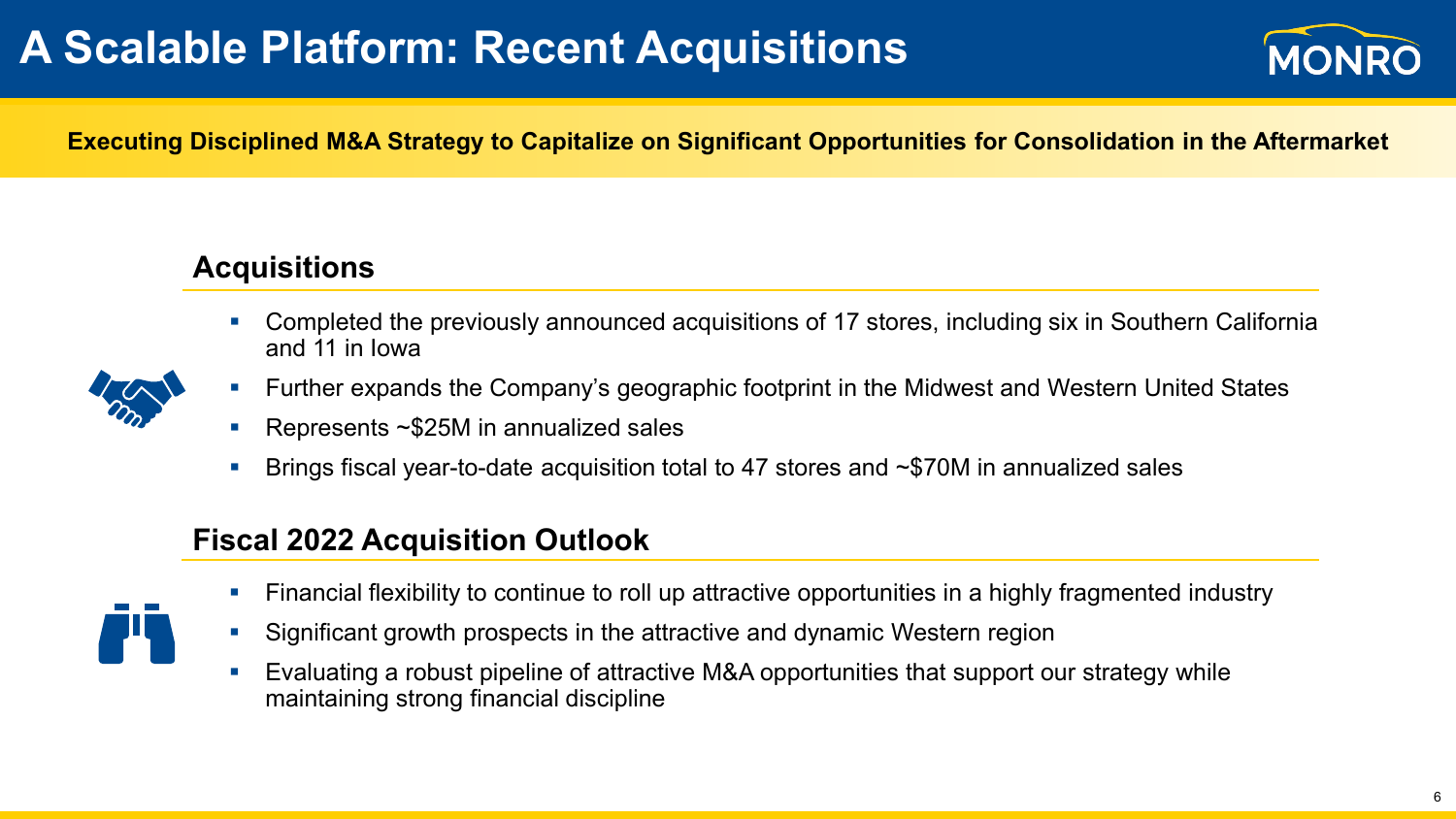### **Focus on In-Store Execution**



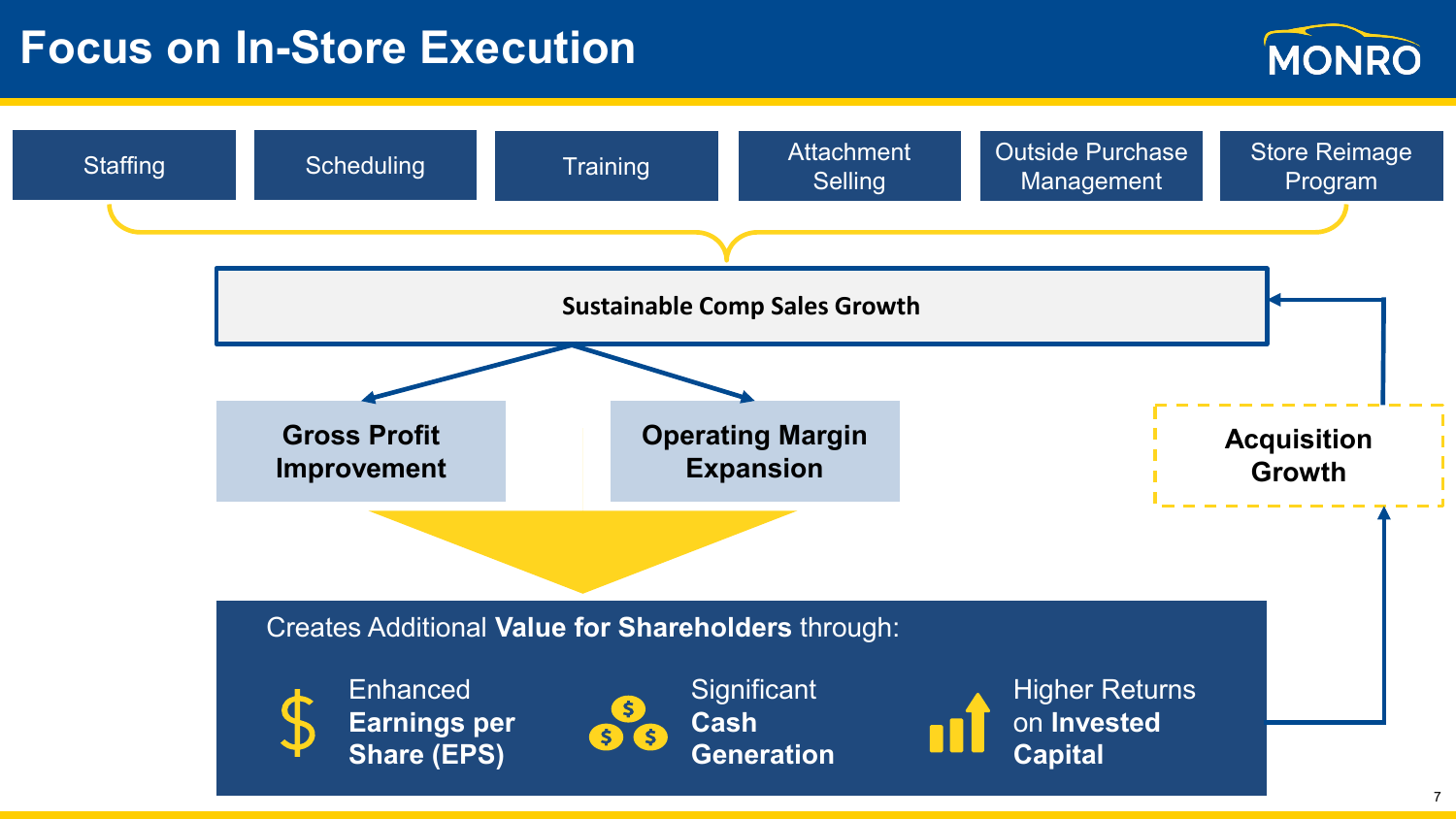

#### **Solid Results Reflect Demand Recovery and Strong Operational Execution**

|                                                   | <b>Q3FY22</b> | Q3FY21   | Δ         | FY22 YTD  | FY21 YTD | Δ         |
|---------------------------------------------------|---------------|----------|-----------|-----------|----------|-----------|
| <b>Sales (millions)</b>                           | \$341.8       | \$284.6  | 20.1%     | \$1,031.3 | \$820.2  | 25.7%     |
| <b>Same Store</b><br><b>Sales</b>                 | 13.8%         | $-13.0%$ | 2,680 bps | 20.3%     | $-16.8%$ | 3,710 bps |
| <b>Gross Margin</b>                               | 35.3%         | 33.8%    | $150$ bps | 36.6%     | 35.1%    | $150$ bps |
| Operating<br><b>Margin</b>                        | 8.0%          | 5.5%     | $250$ bps | 8.7%      | 6.3%     | $240$ bps |
| <b>Diluted EPS</b>                                | \$.48         | \$.20    | 140.0%    | \$1.56    | \$.67    | 132.8%    |
| <b>Excluded</b><br>Costs <sup>1</sup>             | \$.01         | \$.02    |           | \$.10     | \$.09    |           |
| <b>Adjusted</b><br><b>Diluted EPS<sup>2</sup></b> | \$.49         | \$.22    | 122.7%    | \$1.66    | \$.77    | 115.6%    |

<sup>1</sup> Excluded costs in Q3FY22 include \$.01 per share related to Monro.Forward initiatives. Excluded costs in Q3FY21 include \$.02 per share related to Monro.Forward initiatives and a benefit related to the reversal of a rese FY22 YTD include \$.08 per share related to one-time litigation settlement costs, \$.03 per share of acquisition due diligence and integration costs and Monro. Forward initiatives and \$.01 per share of benefit from an adjust closing costs. Excluded costs in FY21 YTD include \$.06 per share related to store closing costs and \$.04 per share related to Monro. Forward initiatives and management transition and \$.01 per share benefit related to a res *necessary.*

<sup>2</sup> Adjusted EPS is a non-GAAP measure that excludes certain non-recurring items and items related to our Monro.Forward or acquisition initiatives. A reconciliation of net income to adjusted net income and diluted EPS to a *earnings release dated January 26, 2022.*

*Note: The table may not add down +/- due to rounding.* <sup>8</sup>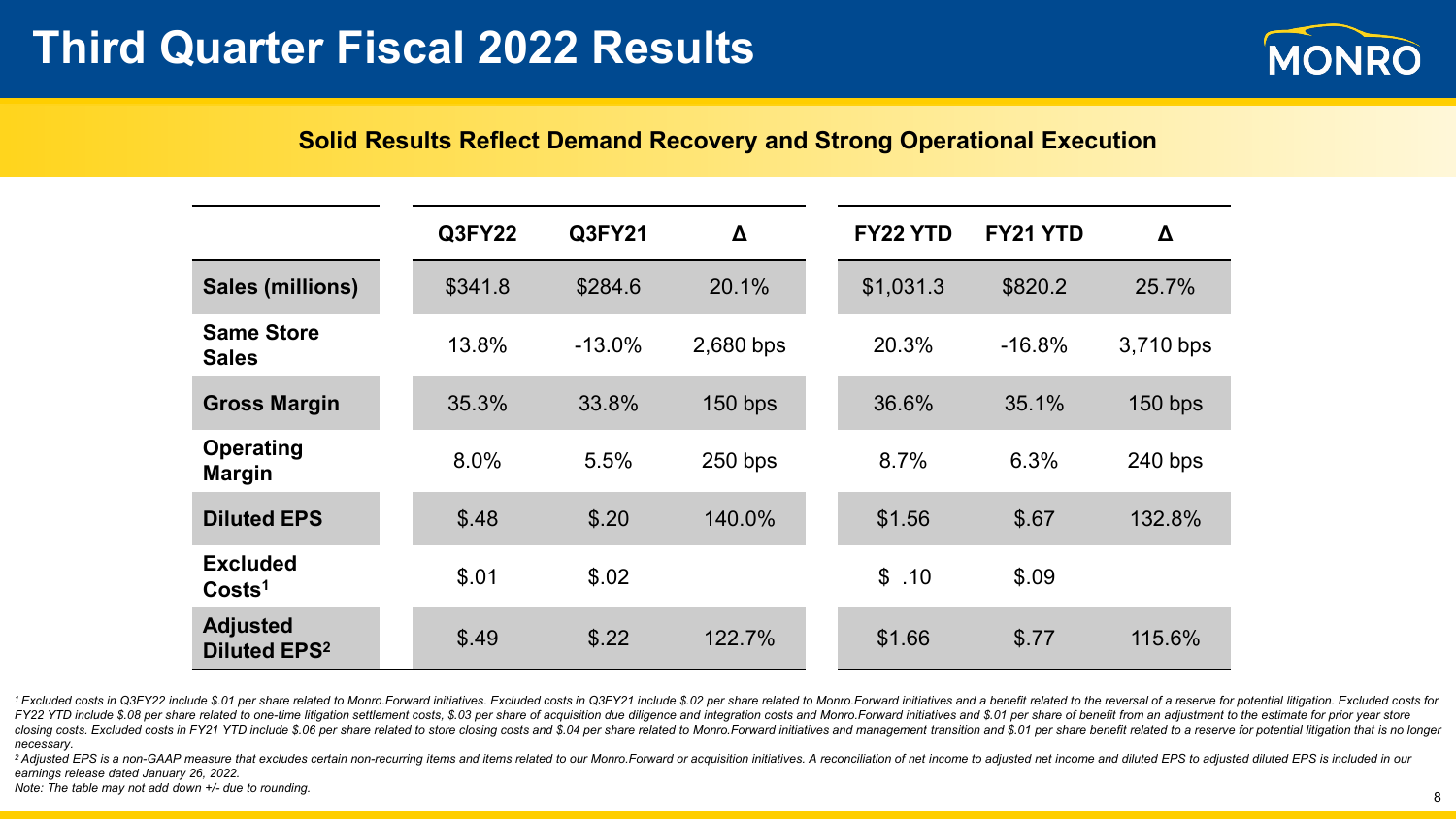## **Solid Financial Position**



### **Strong Operating Cash Flow Supports Growth Strategy and Cash Dividends to Shareholders**

| <b>Disciplined Capital Allocation</b>                      | <b>Strong Balance Sheet and Liquidity</b>                                     |
|------------------------------------------------------------|-------------------------------------------------------------------------------|
| <b>YTD Fiscal 2022</b>                                     |                                                                               |
| Capex of $\sim$ \$17M                                      | Generated $\sim$ \$127M of operating cash flow during<br>п<br>YTD fiscal 2022 |
| Paid ~\$83M for acquisitions                               | Net bank debt of $\sim$ \$185M as of December 2021<br>п                       |
| Spent ~\$29M in principal payments for financing<br>leases | Net bank debt-to-EBITDA ratio as of December<br>П<br>2021 of 1.0x             |
| Paid $\sim$ \$26M in dividends                             | Liquidity position of $\sim$ \$385M as of December<br>Ξ<br>2021               |
|                                                            |                                                                               |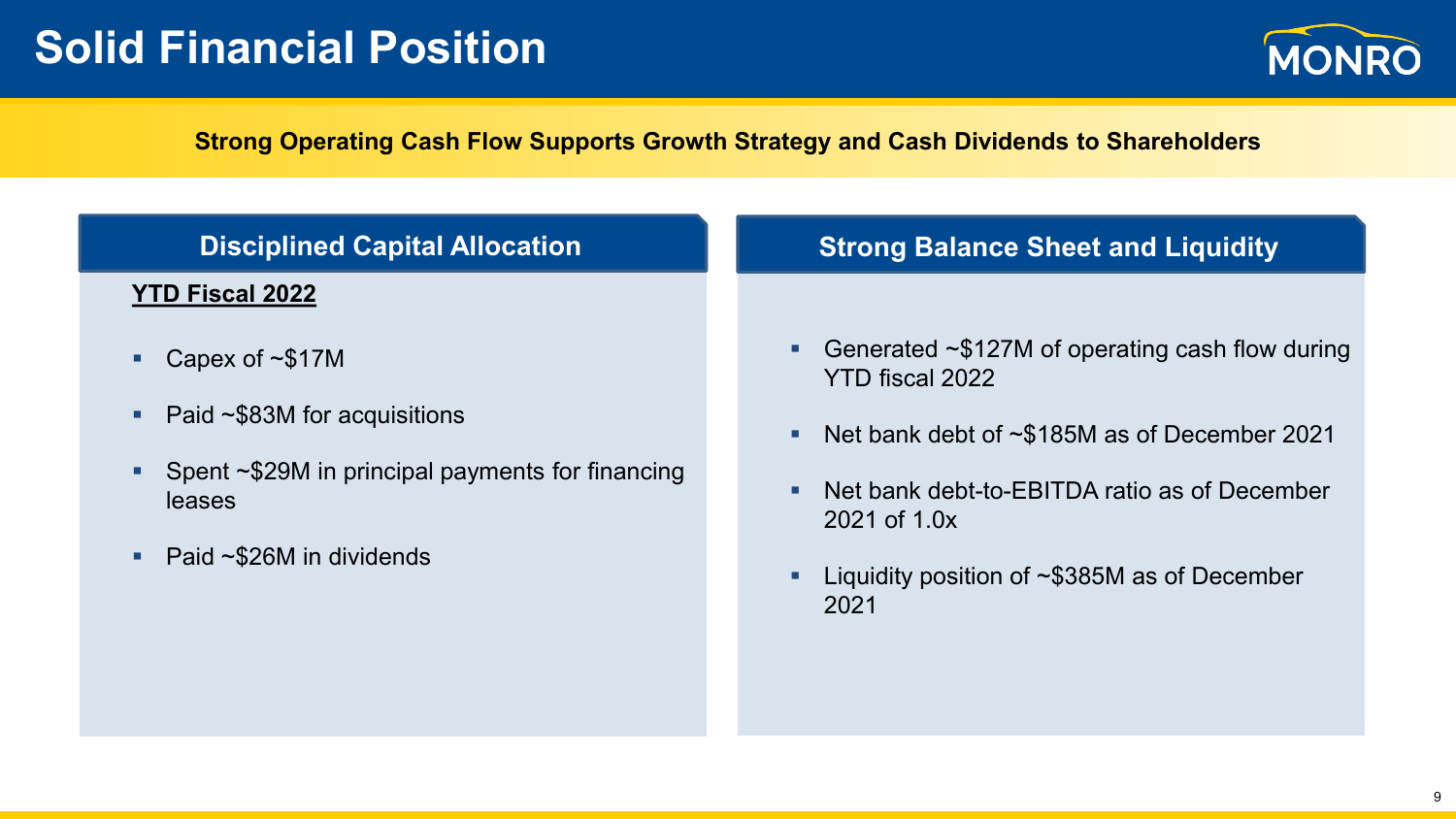

| <b>Financial Assumptions as of January 26, 2022</b>                    |                              |  |  |  |  |
|------------------------------------------------------------------------|------------------------------|--|--|--|--|
| <b>Tire and Oil Costs</b>                                              | Increase y/y                 |  |  |  |  |
| <b>Interest Expense</b>                                                | $\sim$ \$25M to $\sim$ \$27M |  |  |  |  |
| <b>Depreciation and Amortization</b>                                   | $\sim$ \$82M to $\sim$ \$85M |  |  |  |  |
| <b>Tax Rate</b>                                                        | $~25\%$                      |  |  |  |  |
| <b>Capital Expenditures</b>                                            | $\sim$ \$30M to $\sim$ \$40M |  |  |  |  |
| <b>Weighted Average Number of Diluted</b><br><b>Shares Outstanding</b> | $\sim$ 34M                   |  |  |  |  |

#### **Q4 Outlook Considerations**

**Preliminary fiscal January comps increased** ~1% and were ~4% above pre-COVID levels

**Expect continued investments in store labor** and gross margin improvement versus prior year as service category sales strengthen